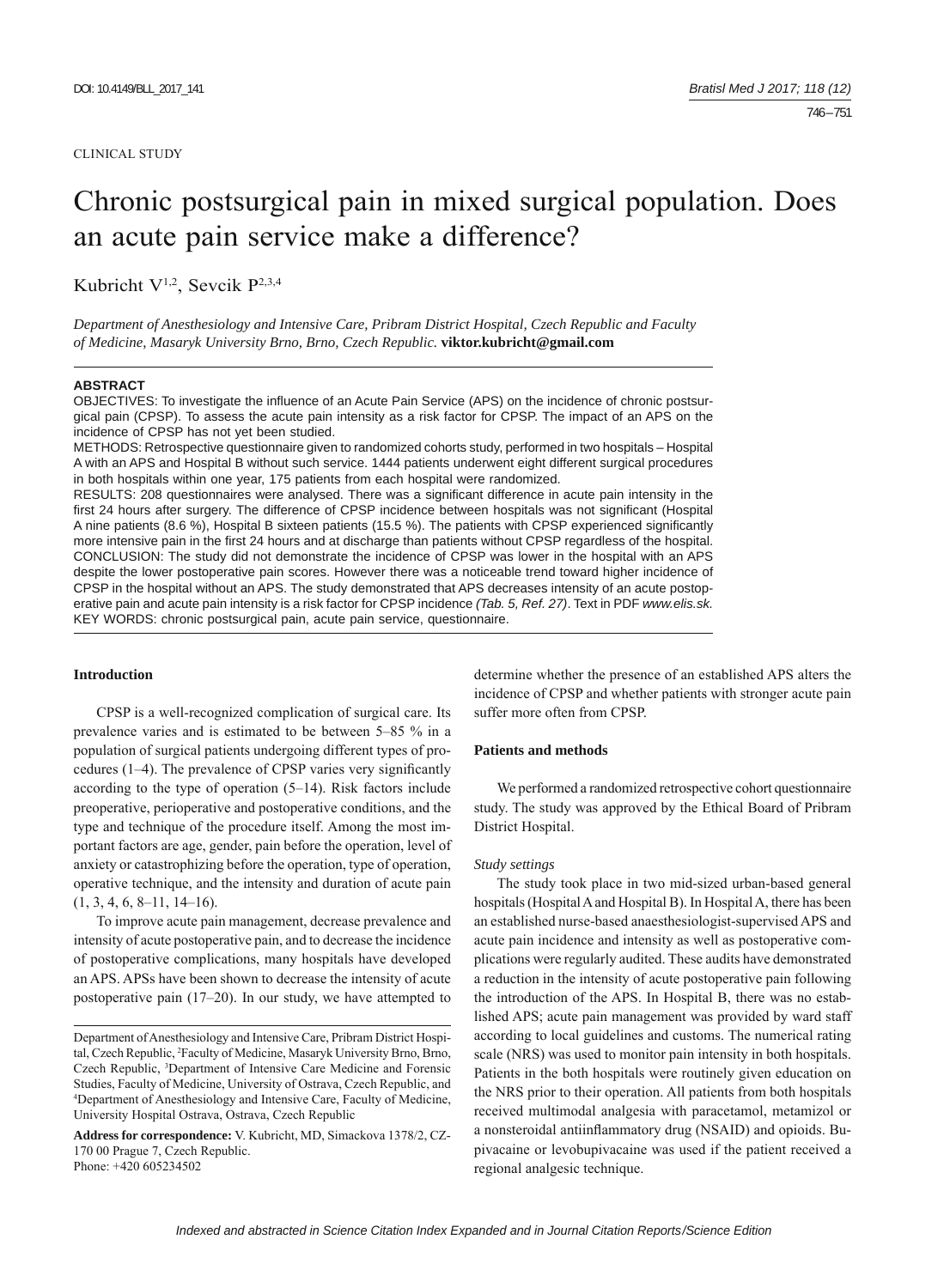## *CPSP defi nition*

CPSP was defined by the criteria proposed by Macrae (21) and modified by the duration of pain in accordance with the original definition of Merskey et al  $(22)$  and later by Kehlet  $(23)$ : 1) pain developed after a surgical procedure, 2) other causes for the pain had been excluded, 3) postsurgical pain was not a continuation of preoperative pain, 4) the pain was of at least 3 months duration. This time definition has been recently suggested by International Association for the Study of Pain (IASP) and the World Health Organization (WHO) Task force for classification of chronic pain for the new definition of CPSP in International Classification of Diseases (ICD) (24).

## *Selection of patients*

We identified all surgical procedures performed by the Departments of General Surgery, Orthopedics, Gynecology and Urology in 2012 in both hospitals. There were 4,763 such procedures recorded in Hospital A and 5,105 in Hospital B. Patients, who underwent the following surgical procedures, were identified from the databases of both hospitals: laparotomy for bowel surgery, radical mastectomy with axillary exenteration, inguinal hernia repair, open nephrectomy, open radical prostatectomy, elective hip arthroplasty, elective knee arthroplasty and laparoscopic assisted vaginal hysterectomy (LAVH). These surgeries were selected because they were performed in both hospitals in significant numbers, they usually had similar postoperative courses, and most are known for a higher incidence of CPSP. There were 765 patients in Hospital A and 679 patients in Hospital B, who underwent one of the selected procedures.

From these patients we randomly selected 175 patients in each hospital. This resulted in 350 patients for analysis: 175 patients from each hospital, grouped into eight procedures with equal numbers from Hospital 1 and Hospital 2 for each procedure (Tab. 1).

Exclusion criteria were age less than 18 years, death during the period between procedure and research, chronic pain (longer than 3 months) at the site of surgery prior to operation, reoperation or new operation at the site of original operation in the period between original procedure and research, recorded postoperative complications with wound healing, or recorded cognitive disorder during the patient's stay in hospital.

We did not perform a prospective power analysis for this study due to the broad range of published incidence of CPSP following different surgical procedures (1, 2, 3, 4) and the lack of studies looking at the influence of an APS on CPSP and of studies, which would estimate the level of importance of acute pain intensity changes on CPSP incidence. It was therefore not possible to reasonably estimate the anticipated incidence of CPSP in each group.

## *Data collection*

For each patient, we recorded the patient age, gender, and type of anaesthesia (general, regional or combined general-regional).

Each selected patient received a questionnaire to assess the patient's experience with pain and pain management during his or her stay in the hospital and then in the months after the procedure. The questionnaire's intelligibility, comprehensiveness and the time needed to complete it were tested in 5 patients who were not included in the study. The questionnaire with a letter of explanation about the study was sent during June 2013 (6-18 months after the operations). Non-responding patients were called by telephone and asked to participate in the study. In the first round we received 186 completed questionnaires and after the telephone reminder additional 43 completed questionnaires were obtained. The original questionnaire is in the Czech language, its translation into English is in Appendix 1: Patient questionnaire. NRS of 0 to 10 was used for pain intensity assessment.

#### *Statistical analysis*

From the received responses we determined the following variables: pain in the first 24 hours, pain at the time of discharge from the hospital and pain after discharge from hospital (at 1 month, 2 months, 3 months and more than 3 months).

We determined 1) if the patients from each hospital were comparable in terms of surgical procedures and age, gender and type of anaesthesia; 2) any difference in pain intensity during the first 24 hours after surgery and at discharge from the hospital; 3) presence of pain at the month 1, month 2, month 3 or later than 3 months. Patients with CPSP (3 months or longer) from both hospitals were compared in terms of intensity of pain during the first 24 hours after surgery and at discharge from the hospital to establish any possible connection between acute pain intensity and

| Tab. 1. Number of randomized patients and number of the questionnaire responders in total and by the procedure. |  |
|-----------------------------------------------------------------------------------------------------------------|--|
|-----------------------------------------------------------------------------------------------------------------|--|

|                                               |                                  | Hospital A                                                            | Hospital B                       |                                                                       |
|-----------------------------------------------|----------------------------------|-----------------------------------------------------------------------|----------------------------------|-----------------------------------------------------------------------|
|                                               | Number of sent<br>questionnaires | Eligible for analysis<br>$\frac{6}{6}$ of all sent<br>questionnaires) | Number of sent<br>questionnaires | Eligible for analysis<br>$\frac{6}{6}$ of all sent<br>questionnaires) |
| Total                                         | 175                              | $105(60\%)$                                                           | 175                              | 103(59%)                                                              |
| Laparotomy for bowel surgery                  | 35                               | 20                                                                    | 35                               | 20                                                                    |
| Radical mastectomy with axillary exenteration | 10                               |                                                                       | 10                               |                                                                       |
| Inguinal hernia repair                        | 35                               | 22                                                                    | 35                               | 23                                                                    |
| Open radical prostatectomy                    | 12                               |                                                                       |                                  |                                                                       |
| Open nephrectomy                              | 13                               |                                                                       | 13                               |                                                                       |
| Hip arthroplasty                              | 22                               |                                                                       | 22                               |                                                                       |
| Knee arthroplasty                             | 20                               |                                                                       | 20                               |                                                                       |
| LAVH1)                                        | 28                               |                                                                       | 28                               |                                                                       |

<sup>1)</sup> Laparoscopic assisted vaginal hysterectomy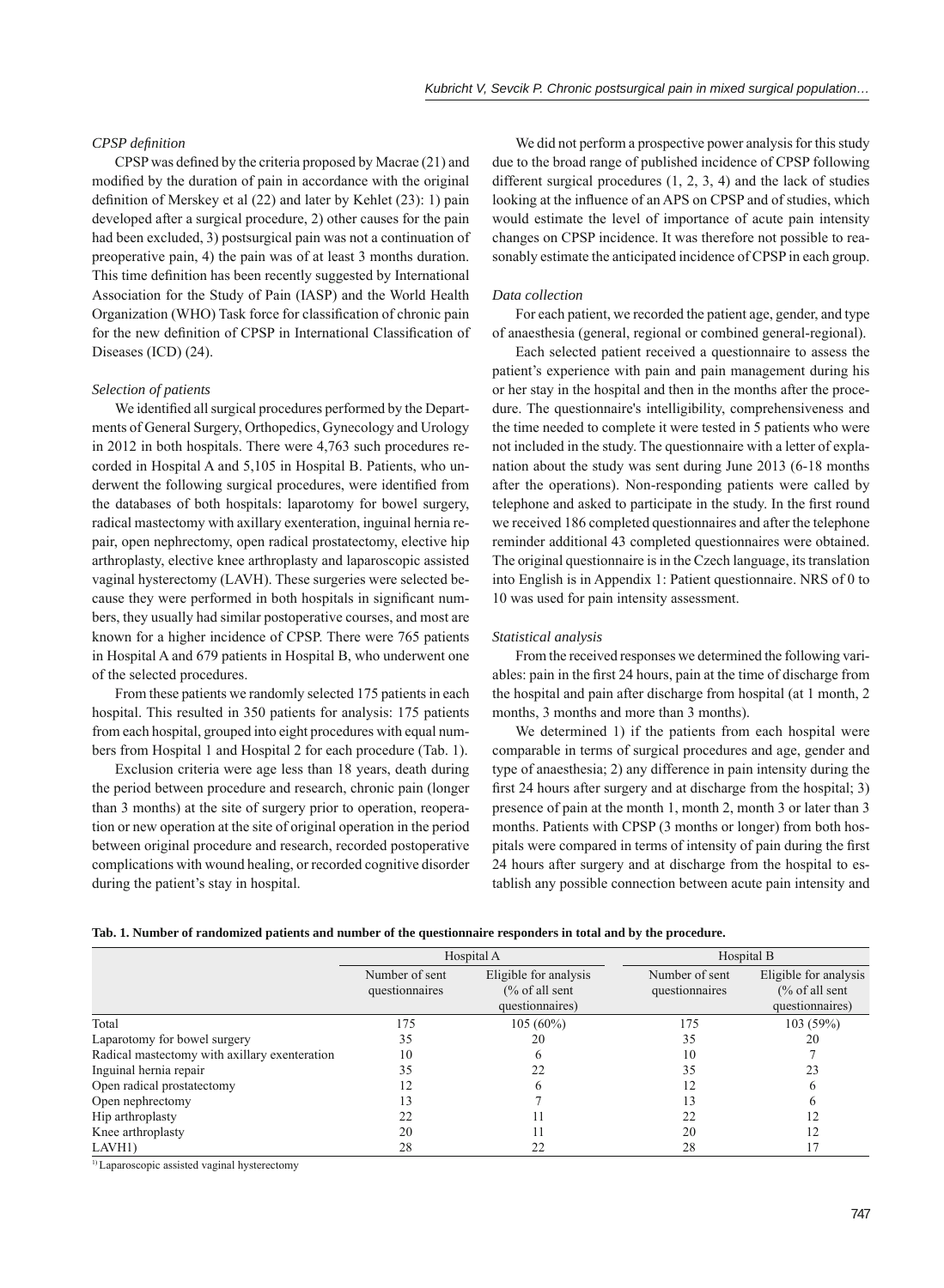## *Bratisl Med J 2017; 118 (12)*

## 746 – 751

the incidence of CPSP. Main outcomes were: acute pain intensity, CPSP incidence, and associations of CPSP incidence and acute pain intensity to presence or absence of APS. The level of significance was set as  $p < 0.05$ . The Fisher exact test was used for categorical variables and the Mann–Whitney U test was used for continuous variables. For statistical analysis we used the statistical software package SPSS 22.0.0.1 (IBM Corporation).

## **Results**

We received 229 questionnaires from the 350 originally sent and we excluded all patients, who had pain for more than 3 months at the site of surgery prior to operation (21 patients). This left 208 questionnaires (105 and 103 from each hospital) to analyse (Tab. 1).

There was no significant difference in age or gender or type of anaesthesia between two groups of patients from different hospitals in total or in any subgroup of surgical procedures (Tab. 2). 94 of 105 patients of Hospital A and 86 of 104 patients of Hospital B remembered their pain in the first 24 hours after surgery. Pain at discharge remembered 102 patients of Hospital A and 99 patients of Hospital B. There was a significant difference between the two groups of patients in the level of pain experienced in the first 24 hours after surgery. Patients from Hospital A (with an established APS) experienced a significantly lower intensity of pain. There was no significant difference in pain intensity experienced at discharge from the hospitals (Tab. 3).

Data about the incidence of CPSP have showed that nine (8.6 %) patients from Hospital A and sixteen (15.5 %) patients from Hospital B experienced CPSP. However, this difference was not statistically significant (Tab. 4).

Measurements of the difference in in acute pain intensity between the patients with CPSP and without CPSP have showed

## **Tab. 2. Demographic data and type of anaesthesia.**

|                    |          | Hospital A $(n=105)$<br>$n$ (%) or median (min-max) | Hospital B $(n=103)$<br>$n$ (%) or median (min-max) | $D^{1}$ |  |
|--------------------|----------|-----------------------------------------------------|-----------------------------------------------------|---------|--|
| Age                |          | $69(38-86)$                                         | $67(44 - 84)$                                       | 0.445   |  |
|                    | Men      | 46 (44 $\%$ )                                       | 52 $(50\%)$                                         | 0.405   |  |
| Gender             | Women    | 59 (56 %)                                           | 51 $(50\%)$                                         |         |  |
| Type of anesthesia | General  | 61 $(58\%)$                                         | 50 $(49\%)$                                         |         |  |
|                    | Combined | $20(19\%)$                                          | $26(25\%)$                                          | 0.356   |  |
|                    | Regional | $24(23\%)$                                          | $27(26\%)$                                          |         |  |

| Tab. 3. Acute pain intensity in the first 24 hours and at discharge for whole population of patients (NRS 0 to 10) |  |  |
|--------------------------------------------------------------------------------------------------------------------|--|--|
|--------------------------------------------------------------------------------------------------------------------|--|--|

|                                                                                   | Hospital A         | Hospital B         | n'    |  |
|-----------------------------------------------------------------------------------|--------------------|--------------------|-------|--|
| Pain in the first 24 hours<br>Median (min-max)/Mean $(SD2)$                       | $3(0-10)/3.4(2.0)$ | $4(0-10)/4.2(2.3)$ | 0.05  |  |
| Pain at discharge<br>Median $(min-max)/Mean(SD)$                                  | $2(0-10)/1.9(1.6)$ | $2(0-8)/2.2(1.7)$  | 0.236 |  |
| 1) n volvo of Monn. Whitnoy II toot for continuous variables 2 Standard doviation |                    |                    |       |  |

p value of Mann–Whitney U test for continuous variables <sup>2)</sup> Standard deviation

## **Tab. 4. Duration of pain and CPSP incidence.**

|                              |                       | Hospital A (105 patients)  | Hospital B (103 patients)  | $p^{1}$ |
|------------------------------|-----------------------|----------------------------|----------------------------|---------|
|                              |                       | Number of patients $(\% )$ | Number of patients $(\% )$ |         |
| $CPSP2$ (3 month and longer) |                       | $9(8.6\%)$                 | $16(15.5\%)$               | 0.139   |
|                              | Patient does not know | $5(4.8\%)$                 | $10(9.7\%)$                | 0.313   |
| Duration of pain             | $\leq 1$ month        | 59 (56.2%)                 | 49 (47.6%)                 |         |
|                              | $1-2$ month           | $32(30.5\%)$               | 28 (27.2%)                 |         |
|                              | $>$ 3 month           | $9(8.6\%)$                 | $16(15.5\%)$               |         |

<sup>1)</sup> p value of Fisher exact test for categorical variables and p-value of Mann–Whitney U test for continuous variables; <sup>2)</sup> Chronic postsurgical pain

## Tab. 5. Acute pain intensity in the first 24 hours and at discharge. Patients with CPSP vs. patients without CPSP (NRS 0 to 10).

| Hospital A                           |                                  | CPSP patients          | Non-CPSP patients     | p <sup>1</sup> |
|--------------------------------------|----------------------------------|------------------------|-----------------------|----------------|
| Pain intensity in the first 24 hours | Median (min-max)<br>Mean $(SD2)$ | $5(4-10)$<br>6.6(2.17) | $3(0-7)$<br>3.1(1.7)  | < 0.05         |
| Pain intensity at discharge          | Median (min-max)<br>Mean $(SD2)$ | $3(4-10)$<br>5.1(2.51) | $2(0-5)$<br>1.7(1.35) | < 0.05         |
| Hospital 2                           |                                  | CPSP patients          | Non-CPSP patients     |                |
| Pain intensity in the first 24 hours | Median (min-max)<br>Mean $(SD)$  | $8(5-10)$<br>7.5(1.45) | $3(0-8)$<br>3.6(1.94) | < 0.05         |
| Pain intensity at discharge          | Median (min-max)<br>Mean $(SD)$  | $5(1-8)$<br>4.4(2.09)  | $2(1-8)$<br>1.8(1.27) | < 0.05         |

<sup>1)</sup> p value of Mann–Whitney U test for continuous variables <sup>2)</sup> Standard deviation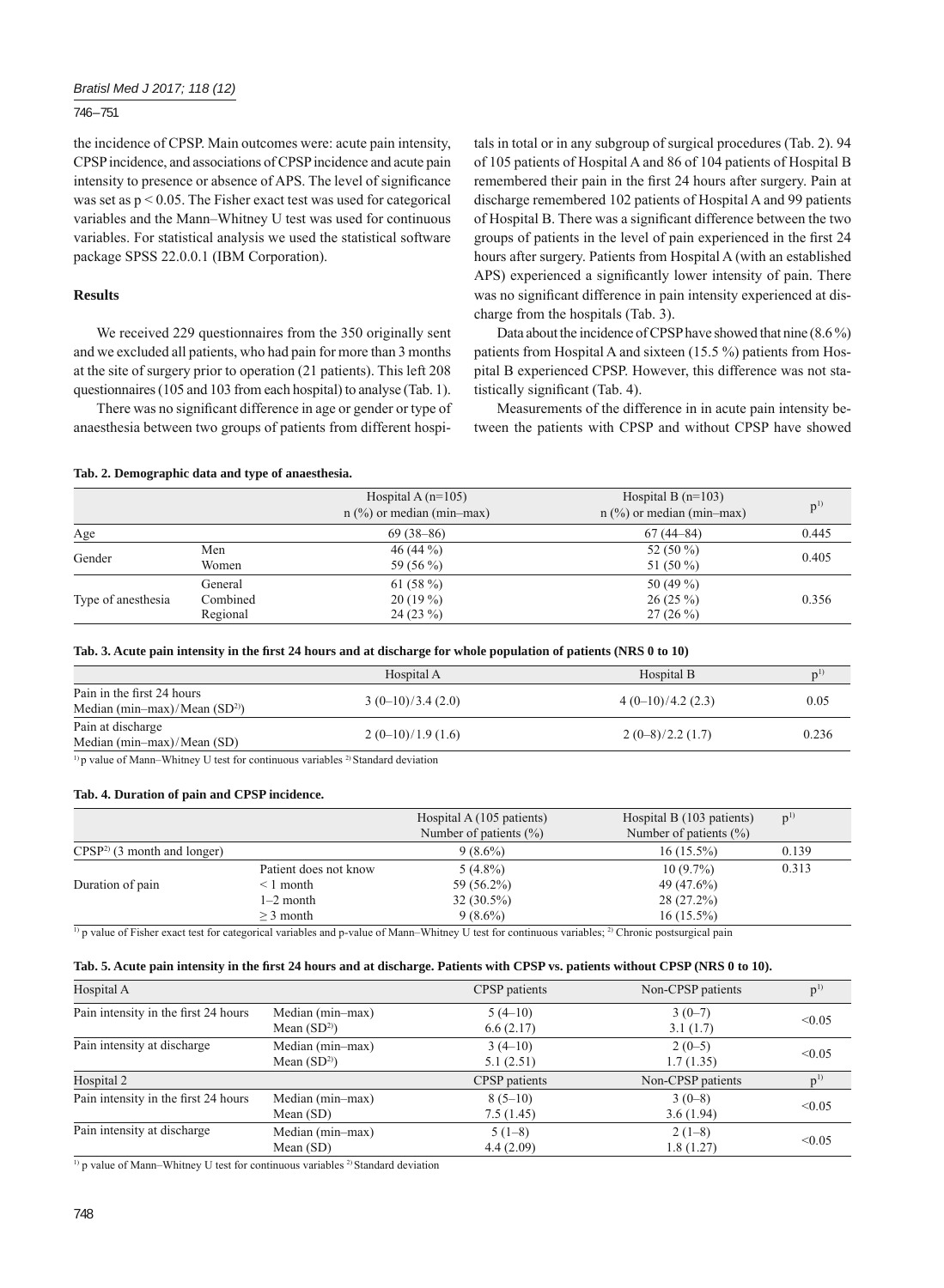the patients with CPSP experienced significantly more intensive acute pain in the first 24 hours and at discharge in both hospitals. Acute pain intensity was a significant risk factor for CPSP development (Tab. 5).

As there was no significant difference in the incidence of CPSP between the groups of patients from the two hospitals, we did not analyse the intensity and frequency of this pain (Part C of the questionnaire).

## **Discussion**

## *Patients, methods and settings*

To the best of our knowledge, this is the first study to investigate possible role of an APS in prevention of CPSP. CPSP incidence varies significantly. Procedures chosen for our study have a significant estimated risk of CPSP development. The following incidences of CPSP have been reported: 18 % following laparotomy for gastrointestinal surgery (5), up to 48 % following radical mastectomy  $(6)$ , up to 39 % following hernia repair  $(7-9)$ , 14 % after radical prostatectomy (10), 28 % after open nephrectomy (11), 44 % after knee replacement (12) and up to 48 % after total hip arthroplasty (12, 13). Althaus et al (15) found that the incidence of CPSP was 43.3 % six months after surgery in a mixed surgical population.

Risk factors for CPSP are numerous and include age, gender, possible genetic predisposition, the patient's psychological condition prior to surgery (mood, expectation, catastrophizing, capacity overstrain), type of surgery and surgical technique, intensity of preoperative pain and intensity of postoperative pain. Althaus et al (15) showed that acute pain itself is an independent risk factor for CPSP. Acute pain as an important and strong risk factor of CPSP is stated in number of other studies (1, 2, 4, 6, 8, 11, 14). There are many factors, which can determine experienced acute pain, and only some are alterable. Identification of such factors and best possible utilisation of all pain relieving and preventing measures is a key role of an APS. APS improves pain relieve of inpatients by better delivery of accessible pain management techniques and approaches. Many well defined interventions help to improve experienced acute pain (e.g. patient controlled analgesia (25), physiotherapy (26), implementation of guidelines and a quality management system (27) and many others). APS coordinates all these interventions and measures. The major reason for establishing an APS is to decrease the incidence and intensity of acute postoperative pain but it is possible that APS may also decrease the incidence of CPSP. The effectiveness of APSs in reducing acute pain intensity has been proved in numerous studies (16, 17, 18, 19, 20). Sartain et al (18) showed that the introduction of APS reduced the incidence of severe acute postsurgical pain at rest nearly six times from 18.1 % to 3.5 %, and pain with movement almost two times from 50 % to 31 %. Bardiau et al (19) showed that the introduction of APS reduced the mean visual analogue scale (VAS) scores from 1.5 to 1.0, but maximal VAS scores were reduced from 4.8 to 3.9 and there was a significant reduction in the time patients spent in pain (12 hours with a VAS of 3 or more before introduction of an APS versus 6 hours following introduction of an APS).

The simple questionnaire was proven as a helpful tool in data collection in numerous retrospective studies on CPSP (7, 13, 14).

## *Results*

The core premise that APS decreases the intensity of acute postoperative pain was confirmed. This study showed that the presence of APS was associated with a lower incidence of acute postoperative pain in a group of patients undergoing different types of surgical procedures. Patients from the hospital with an APS experienced a lower intensity of acute pain in the first 24 hours after operation. While it seems reasonable to think that a functioning APS might influence the severity or duration of CPSP we were not able to demonstrate this. There was a trend for fewer patients from the hospital with an APS to develop CPSP, but this was not statistically significant. Statistical power analysis based on the results of the study showed there would have to be 660 patients in each group to demonstrate a statistically significant difference in CPSP incidence. Sufficient power analysis prior to the study was not done because of very broad range of CPSP incidence published in different studies. CPSP incidence varies from 0 to 85 % according to the type of surgery. We intentionally chose more different surgical procedures in to the study to demonstrate possible influence of the APS on surgical population in general, not only on the selected procedure. Perkins et al (4) involved in their study on CPSP incidence different studies with minimal number of involved patients, 25 to 100, according to the anticipated incidence of CPSP for particular type of surgical procedure. We involved 175 patients in each group and performed power analysis after the study. The result of power analysis can help to estimate sufficient number of patients for further studies.

The study demonstrated one more important finding – patients (from both hospitals - regardless of the presence of an APS) who developed CPSP had experienced a higher intensity of acute pain in the first 24 hours and at discharge compared to patients, who did not suffer from CPSP. The difference in mean NRS score in the first 24 hours was in each hospital 3.5 and 3.9, respectively. Intensity of acute pain was proven as a significant risk factor for CPSP.

We tried intentionally to exclude one risk factor of CPSP – pain at the site of surgery prior to operation. This approach helped us to focus on acute pain intensity after operation and its management to assess its significance on CPSP incidence. This approach resulted in relatively low number of randomized patients after hip or knee replacement, as many of them experienced pain for longer than 3 months before the surgery.

In conclusion, acute pain intensity after operation predicted the CPSP incidence in both hospitals and acute pain intensity was a risk factor of CPSP. APS decreases the intensity of experienced acute pain after surgery. We were not able to detect a significant effect of APS on incidence of CPSP. However, data from both hospitals showed a trend toward higher incidence of CPSP in the hospital without established APS. The study is also valuable for further research to determination the minimal number of patients needed to prove a possible APS role in reduction of CPSP incidence.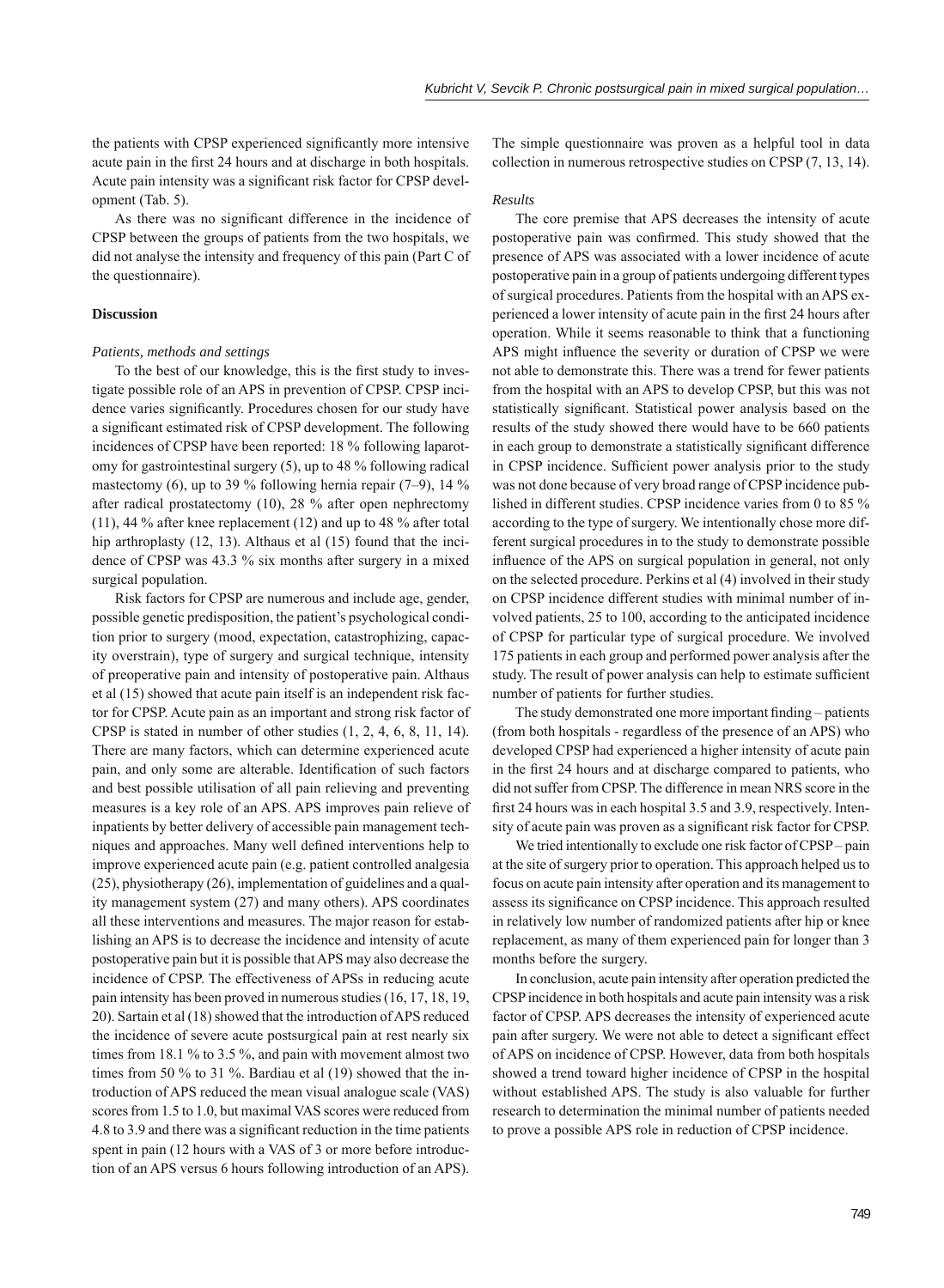746 – 751

# **Appendix 1 – Patient questionnaire**

# **START HERE**

**How to measure pain?** Choose the number, which expresses the pain you have experienced, on the scale 0 to 10. 0 means no pain, 10 is the worst pain you can imagine.

| No pain                                                                                                                           |   |                                                                                                                                 |      |                |   |      |   |   |   | Worst pain<br>you can imagine |
|-----------------------------------------------------------------------------------------------------------------------------------|---|---------------------------------------------------------------------------------------------------------------------------------|------|----------------|---|------|---|---|---|-------------------------------|
| $\boldsymbol{0}$                                                                                                                  | 1 | $\overline{c}$                                                                                                                  | 3    | $\overline{4}$ | 5 | 6    | 7 | 8 | 9 | 10                            |
|                                                                                                                                   |   |                                                                                                                                 |      |                |   |      |   |   |   |                               |
|                                                                                                                                   |   |                                                                                                                                 |      |                |   |      |   |   |   |                               |
| Part A:                                                                                                                           |   |                                                                                                                                 |      |                |   |      |   |   |   |                               |
| $Yes - 1$                                                                                                                         |   | 1. Did you have any pain lasting longer than 3 months at the site of surgery BEFORE the operation?                              |      |                |   |      |   |   |   |                               |
| $No = 0$                                                                                                                          |   |                                                                                                                                 |      |                |   |      |   |   |   |                               |
| If yes, we thank you for your participation in our study, you do not have to fill any of the following questions.<br>Part B:      |   |                                                                                                                                 |      |                |   |      |   |   |   |                               |
| 2. Do you remember how intensive was your pain at the site of surgery in the first 24 hours after your operation?                 |   |                                                                                                                                 |      |                |   |      |   |   |   |                               |
| $Yes - 1$                                                                                                                         |   |                                                                                                                                 |      |                |   |      |   |   |   |                               |
| $No - 0$                                                                                                                          |   |                                                                                                                                 |      |                |   |      |   |   |   |                               |
| If yes, mark off the number, which express your pain experience in the first 24 hours after surgery.                              |   |                                                                                                                                 |      |                |   |      |   |   |   |                               |
| $\boldsymbol{0}$                                                                                                                  |   | 2                                                                                                                               | 3    | 4              | 5 | 6    | 7 | 8 | 9 | 10                            |
| 3. Do you remember how intensive was your pain at the site of surgery at the time of discharge from the hospital?                 |   |                                                                                                                                 |      |                |   |      |   |   |   |                               |
| $No - 0$                                                                                                                          |   | If yes, mark off the number, which expresses your pain experience at the time of discharge from the hospital.<br>$\overline{2}$ |      |                |   |      |   |   |   |                               |
| $\mathbf{0}$                                                                                                                      | 1 |                                                                                                                                 | 3    | 4              | 5 | 6    |   | 8 | 9 | 10                            |
| 4. Did you have AFTER your operation any postoperative complications at the site of surgery lasting longer than month? (wound in- |   |                                                                                                                                 |      |                |   |      |   |   |   |                               |
| fection, hernia in the scar etc.?)                                                                                                |   |                                                                                                                                 |      |                |   |      |   |   |   |                               |
| $Yes - 1$                                                                                                                         |   |                                                                                                                                 |      |                |   |      |   |   |   |                               |
| $No - 0$                                                                                                                          |   |                                                                                                                                 |      |                |   |      |   |   |   |                               |
| If yes, describe the complication here:<br>5. How long AFTER the operation did you have any pain at the site of the surgery?      |   |                                                                                                                                 |      |                |   |      |   |   |   |                               |
| I do not remember                                                                                                                 |   |                                                                                                                                 | $-0$ |                |   |      |   |   |   |                               |
| Less than 1 month                                                                                                                 |   |                                                                                                                                 | - 1  |                |   |      |   |   |   |                               |
| $1 - 2$ months                                                                                                                    |   |                                                                                                                                 | $-2$ |                |   |      |   |   |   |                               |
| 3 months or longer                                                                                                                |   |                                                                                                                                 | - 3  |                |   |      |   |   |   |                               |
| I have pain till today                                                                                                            |   |                                                                                                                                 | -4   |                |   |      |   |   |   |                               |
| Part C:                                                                                                                           |   |                                                                                                                                 |      |                |   |      |   |   |   |                               |
| This part is concerning pain, which was lasting 3 months and longer after surgery:                                                |   |                                                                                                                                 |      |                |   |      |   |   |   |                               |
| 6. How often did you experience pain?                                                                                             |   |                                                                                                                                 |      |                |   |      |   |   |   |                               |
| Less than 1 time a week                                                                                                           |   |                                                                                                                                 |      |                |   | $-0$ |   |   |   |                               |
| Every week, but not every day - 1                                                                                                 |   |                                                                                                                                 |      |                |   |      |   |   |   |                               |
| Every day, but not a whole day (there were pain free periods during the day)                                                      |   |                                                                                                                                 |      |                |   | $-2$ |   |   |   |                               |
| Every day and whole day                                                                                                           |   |                                                                                                                                 |      |                |   | $-3$ |   |   |   |                               |
| 7. What was the WORST intensity of this pain (regardless of how often you have experienced pain)?                                 |   |                                                                                                                                 |      |                |   |      |   |   |   |                               |
| $\boldsymbol{0}$                                                                                                                  | 1 | $\overline{2}$                                                                                                                  | 3    | 4              | 5 | 6    | 7 | 8 | 9 | 10                            |
| 8. What was an AVERAGE intensity of this pain in the days you have experienced pain?                                              |   |                                                                                                                                 |      |                |   |      |   |   |   |                               |
| $\boldsymbol{0}$                                                                                                                  | 1 | 2                                                                                                                               | 3    | 4              | 5 | 6    | 7 | 8 | 9 | 10                            |